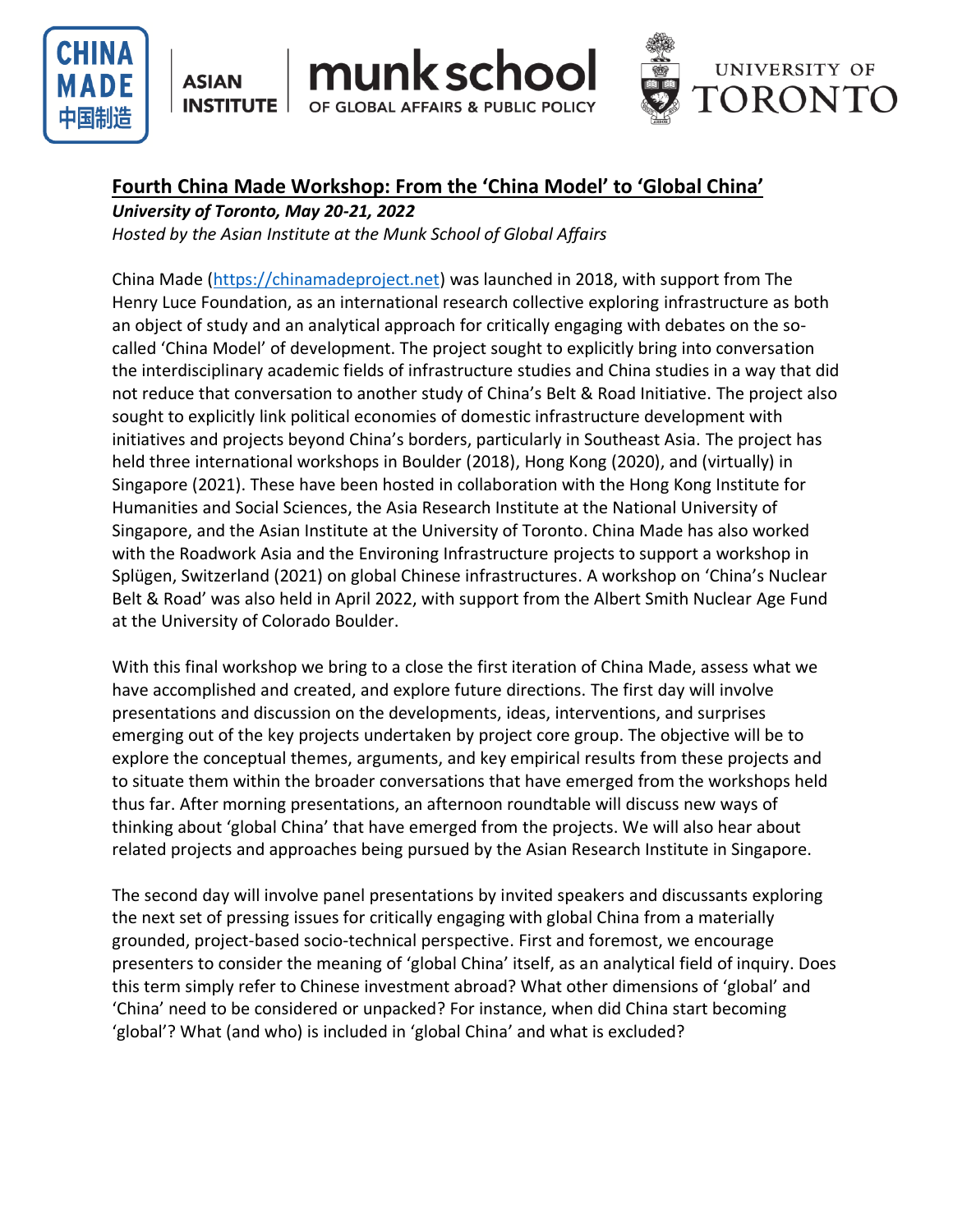Additionally, we hope to explore topics through which 'global China' is currently manifest and engaged critically and analytically. These might include critical logistics studies, labor & mobility issues, smart city / safe city / logistics city developments, environmental issues, digital media and surveillance issues, and/or militarization & securitization. We encourage invited speakers to offer provocations and explorations of these issues in an effort to brainstorm the next iteration of the project, with the objective being to identify viable research questions for a new proposal as well as likely sources of funding.

*Program* **Friday, May 20** 9:00 Welcome Tim Oakes and Rachel Silvey

# 9:15 – 12:45 (with a break at 10:45) ChinaMade 1.0: Projects

Presenters: **Darren Byler** (Simon Fraser University), **Max Hirsh** (University of Hong Kong), **Tim Oakes** (University of Colorado Boulder), **Alessandro Rippa** (Tallin University), **Dorothy Tang** (National University of Singapore), **Emily Yeh** (University of Colorado Boulder)

# 2:00 – 4:00 ChinaMade 1.0: Conclusions / Reflections / Extensions

Roundtable with **morning presenters**, **Yang Yang** (National University of Singapore), and **Juan Du** (University of Toronto)

#### **Saturday, May 21**

9:00 – 12:00 (with break) Panels 1 and 2 *Panel 1 Conceiving Global China* **Ching Kwan Lee** (UCLA) – "What is Global China?" **Miriam Driessen** (Oxford University) – "Hybridity in Global China" Discussant: **Diana Fu** (University of Toronto)

# *Panel 2 Other Chinas*

- **Mia Bennett** (University of Washington) "Global China, Chinese globe: pixelating the celestial empire"
- **Julie Klinger** (University of Delaware) "Subterranean and orbital dimensions of China's global integration"
- **Julie Chu** (University of Chicago) "Offshore: the chronotope and transnational hauntings of Chinese absent presence"
- Discussant: **Deborah Cowen** (University of Toronto)

2:00 – 5:00 (with break) Panels 3 and 4

#### *Panel 3 Extensions*

**Agnieszka Joniak-Lüthi** (University of Bern) – "Maintaining roads and relations in Chinese central Asia"

**Tong Lam** (University of Toronto) – "China in Motion"